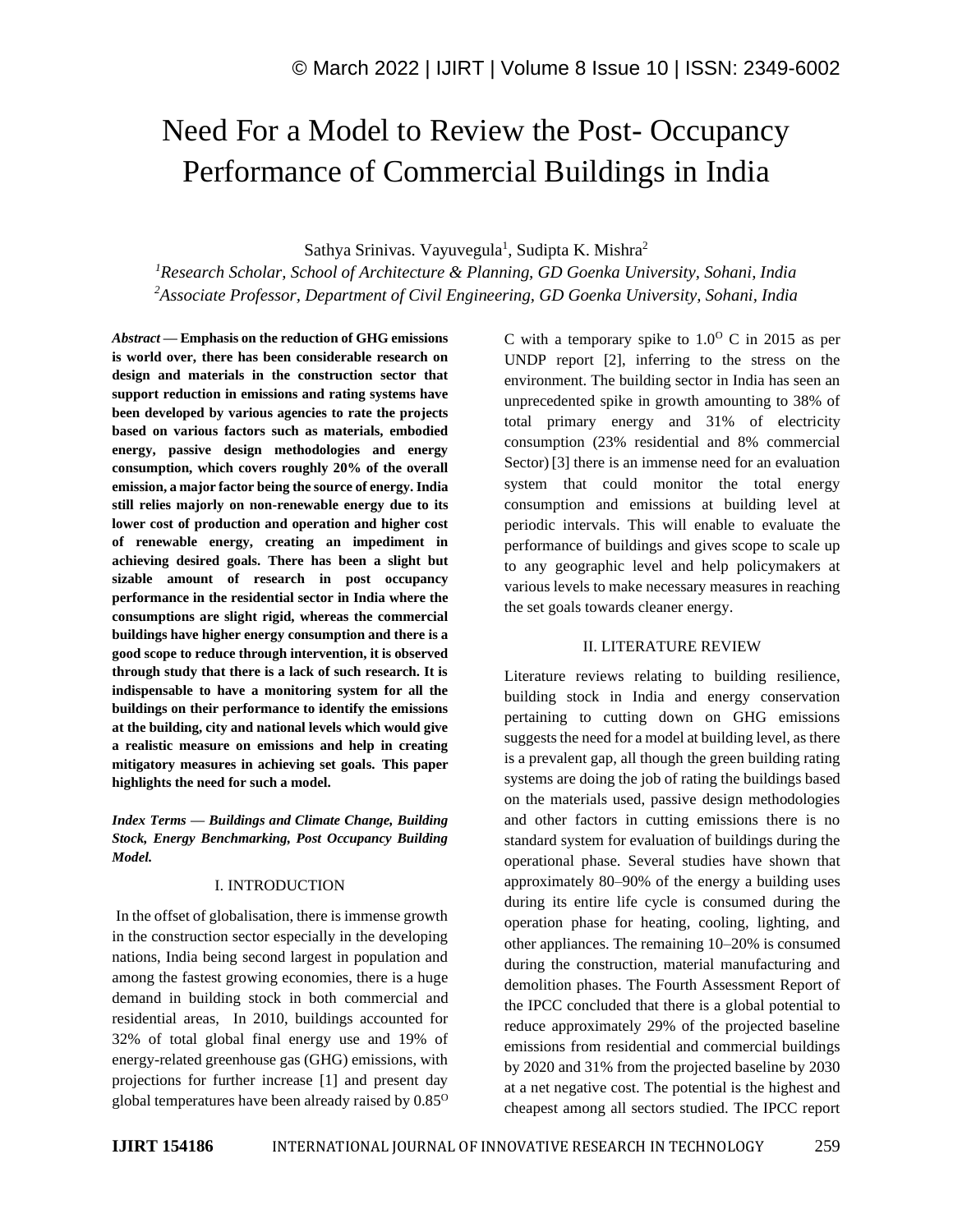compared the energy savings potential of the building sector with that of other economic sectors and found that the building sector has the greatest potential among all sectors such as transportation, industry, forestry, agriculture, etc., in all countries, and at all cost levels [4]. This gives an ameliorate scenario for the building sector in saving energy and cutting of GHG emissions. The building sector in India is experiencing unprecedented growth. It has 38% (~208mtoe) of India's total primary annual energy consumption and 31% (296 TWh) of the total annual electricity consumption with the residential and commercial sector having 23% and 8% of total electricity consumption respectively. Buildings also represent a dominant share of India's overall cooling demand.

# III. COMMERCIAL BUILDING STOCK

The globalisation of the Indian economy has boosted the country's real estate demand, foreign investment coupled with the rise in GDP and per-capita income has given an upsurge in real estate demand both in the residential and commercial building sector. Commercial Building space has doubled from the last decade and it is projected to grow by three times by 2030, with an average growth assumption of 5-6% of annual growth rate.[5] From the data given it is understood to have a proportionate increase in energy consumption in the coming years, besides it is pivotal in India's commitment towards reduction of CO2 emissions and future energy demand. In India, total final energy demand is projected to grow from around 9 EJ in 2014 to more than 14 EJ TWh in 2050 under business-as-usual scenarios. However, to contribute to achieving a 2°C scenario, final energy demand should decrease to about 12EJ in 2050. by 2050 (IEA, 2017a, 2016) [6]. Currently, India's growing economy and rise in demand for commercial building stock gives a unique scenario in reduction of CO2 emissions and adapting a policy towards green energy.



Fig 1. Commercial Building Stock Growth

# IV. ENERGY STATISTICS

Consumption of energy in commercial buildings has increased by one and half times in this decade from 819 KWH in 2010 to 1209 KWH in 2020, this is in line with the growth rate of the commercial building stock, given the projected building stock of 1932 Mil. Sq. Mts. by 2030 the projected consumptions are estimated to be at 2120 KWH [projection data calculated using MS Excel].



Fig 2. All India Energy Consumption by Commercial Buildings

(Source Ministry of Power, Government of India)



Fig 3 Commercial Sector-Built-up and air-conditioned stock (million sqm)

Source: Alliance for an Energy Efficient Economy Most of the rating systems consider the initial stages of the building like materials, design considerations, passive design systems and on-site energy production, which is only 20% of the energy consumed by the buildings the rest is during the operational stage. The commercial sector floor area in 2017-18 is estimated to be 1160 million m2 and is expected to grow 1.6x in the next decade to 1880 million m2, and 2.7 times the size of 2017-18 to 3090 million m2 by 2037-38. The per cent air-conditioned area is expected to increase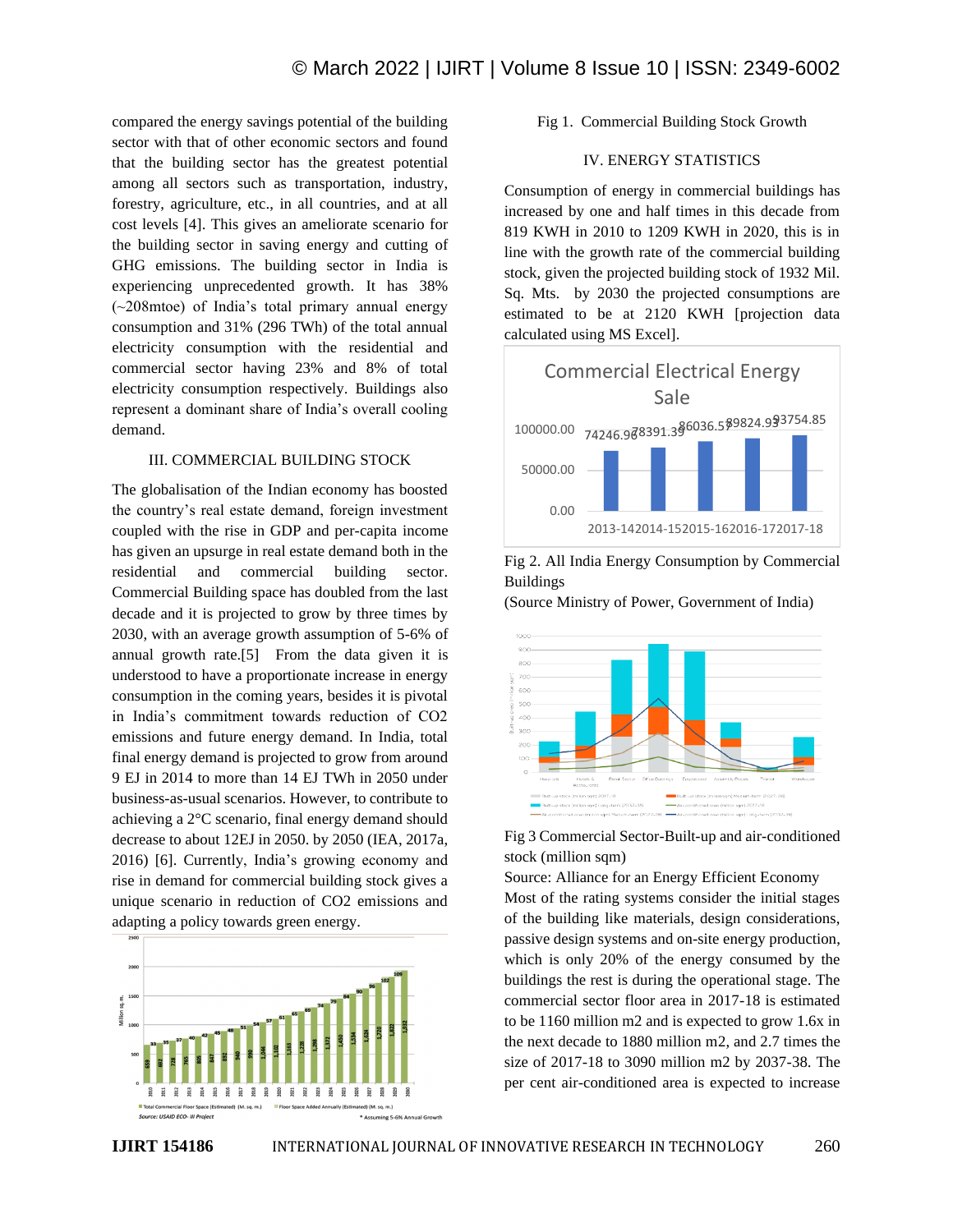from approximately 26% in 2017-18 to 43% in 2027- 28 and around 54% by 2037-38[7].

## V. KEY CHALLENGES

The complex challenges involve creating a normalised assessment tool involving different climatic zones within India due to heterogeneity in the consumption of energy. Age of the building, occupancy factors, connected load, comfort cooling/heating being the major factors. Currently, there is very faded data available on buildings and many buildings do not comply with the energy conservation norms (mostly old buildings), buildings owned by multinationals are maintaining the energy data. Still, the buildings are far net negative but the organisations are using the carbon credits in other Nations to offset the energy balance, in buildings occupied by tenants the developer has less interest in measuring and maintaining the energy consumption, even though such practices are being incentivised by the Government, as this may involve in key changes in infrastructure that involves an investment with slow returns.

### VI. NEED FOR MODEL

Given the scenario India has an opportunity rather than a challenge in making policies towards cleaner energy, adhering to India's commitment towards reduction of emissions and becoming Net-Zero by 2050. Curbing growth in the energy demand of India's building sector offers more than 8% of global building energy-related greenhouse gas (GHG) mitigation potential (https://www.gbpn.org/ - GBPN, 2012). However, to create a roadmap for formulating such policies it is important to have clear datasets on end-user load profiles at the building level that would put energy usage to the optimal level. At present, there are no such studies that can be used to simulate projected energy use and emissions for future building stock. To address this issue, it is desired to create a model at the building level and that can be scaled up to city level or (climatic) zonal level or national level. This would help in creating a prediction model for emissions and acts as a tool for assessment and monitoring of present and future energy, emissions and gives factors to control and curb the GHG Emissions. It is also important to understand that the model gives a complete demand side (end-user) data projections helping individual company owners, developers to act at the unit level in curbing the emissions.

### VI. ADDRESSING THE ISSUE

There were past efforts in India in collecting end-user data for commercial buildings, projects such as Situation Analysis of Commercial Buildings in India (2008) conducted by Spatial decisions with support from BEE, Performance Based Rating and Energy Performance Benchmarking For Commercial Buildings in India (2010) conducted by ICMQ (data collection) and ECO3 (analysis), Market Assessment of Public Sector Energy Efficiency Potential in India (2009-2010) conducted by LBNL, Graduated Energy Benchmarking for Hotels and Hospitals (2015) Conducted by ECO3 (Data Collection), & CBERD India (analysis), Report on Energy Benchmarks for Commercial Buildings (2016) BEE with support from UNDP-GEF appointed Darashaw, High Performance Commercial Buildings in India: Adopting Low-Cost Alternatives for Energy Savings (2010)conducted by Undertaken by the Asia-Pacific Partnership on Clean Development and Climate, the project was supported and funded by the US Department of State and the BEE. It was implemented by TERI, India, and White Box Technologies, USA [8]. The net outcome of all the studies reflect towards common challenges such as lack of building occupant/developer not segregating energy usage, some have no data available except monthly energy (electricity) consumption. In some cases, data of backup energy used (a common practice) in the form of diesel generators data is not available. From the above studies, it is implicative that to create a model for assessing the end-user load profile a shared model across the geographic level in assessing the energy performance index (EPI) of buildings and maintains data sets that deliver key variables in creating energy benchmarking of buildings during the operational phase. It is vital to obtain detailed data on ownership and activity (building occupancy type/ activity type/ green mark labelling), building data (gross floor area, carpark area, number of rooms, major retrofitting), building services information (lifts/ ACMV/ lighting/ hot water systems/ building electricity and other fuels consumption [8] including the age of the building and age of the equipment their rating and performance.

#### VII. CONCLUSIONS